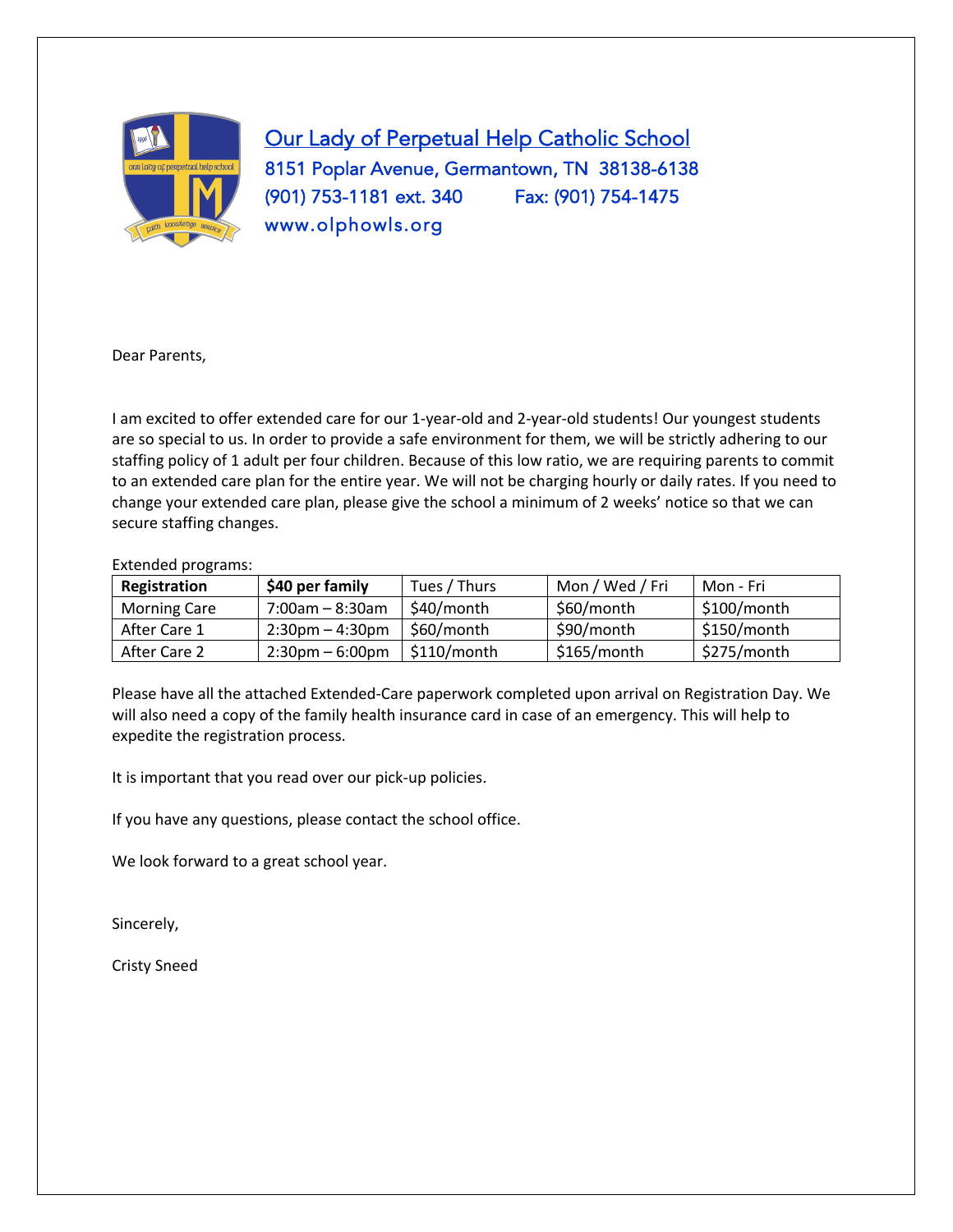# **EXTENDED CARE PROGRAM 2022-2023**

### **Before Care is available from 7:00 a.m. - 8:00 a.m.**

### **Extended Care is available from 2:30 p.m. – 6:00 p.m. Extended Care phone number – 619-8729**

#### **FEES**

#### **Registration Fees: \$40.00 per family**

| Registration        | \$40 per family                   | Tues / Thurs | Mon / Wed / Fri | Mon - Fri     |
|---------------------|-----------------------------------|--------------|-----------------|---------------|
| <b>Morning Care</b> | 7:00am - 8:00am                   | \$40/month   | \$60/month      | \$100/month   |
| After Care 1        | $2:30$ pm – 4:30pm                | \$60/month   | \$90/month      | $$150/m$ onth |
| After Care 2        | $2:30 \text{pm} - 6:00 \text{pm}$ | \$110/month  | $$165/m$ onth   | \$275/month   |

Snack will be served daily at 3:00pm

- **Payment:** Parents using extended care are required to pay through the FACTS system.
- **Student Supplies:** Extended care staff will need supplies of your child's diapers/pullup and wipes. If your child is potty-training, please send in an additional outfit for extended care.
- **Sign Out:** When picking up your child, a signature along with the pick-up time is required.
- **Pick-Up: Children must be picked up no later than 6:00 p.m. each evening**. Please be considerate in picking up your child on time, as we too, have evening obligations to meet. The fee for late pick-up will be \$1.00 per minute after 6:00 p.m.

## **NO AFTER SCHOOL CARE ON Early Dismissal Days**

## **EXTENDED SCHOOL CARE FOR 1'S AND 2'S IS LOCATED IN THE CHURCH NURSERY**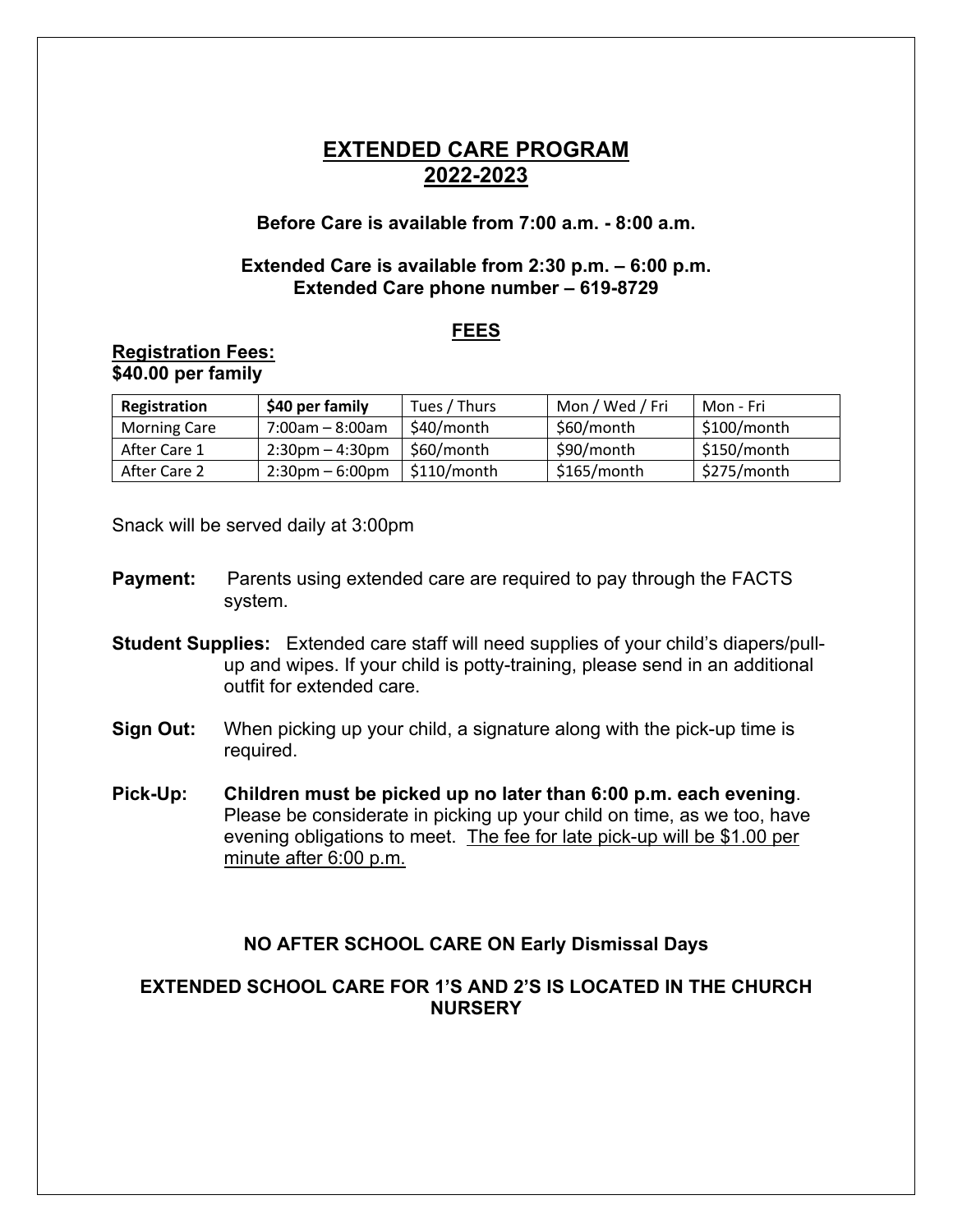# **1'S and 2'S EXTENDED CARE PROGRAM REGISTRATION FORM 2022-2023**

NAME OF STUDENT: CIRCLE ONE: 1K or 2K

PLEASE CHECK APPROPRIATE BOX BELOW:

| Registration                                                                       | \$40 per family                              | Tues / Thurs       | Mon / Wed / Fri    | Mon - Fri          |  |  |  |  |
|------------------------------------------------------------------------------------|----------------------------------------------|--------------------|--------------------|--------------------|--|--|--|--|
| <b>Morning Care</b>                                                                | $7:00am -$<br>8:30am                         | $\Box$ \$40/month  | \$60/month         | $\Box$ \$100/month |  |  |  |  |
| After Care 1                                                                       | $2:30$ pm $-$<br>4:30pm                      | \$60/month         | \$90/month         | $\Box$ \$150/month |  |  |  |  |
| After Care 2                                                                       | $2:30$ pm $-$<br>6:00pm                      | $\Box$ \$110/month | $\Box$ \$165/month | $\Box$ \$275/month |  |  |  |  |
|                                                                                    |                                              |                    |                    |                    |  |  |  |  |
|                                                                                    |                                              |                    |                    |                    |  |  |  |  |
|                                                                                    |                                              |                    |                    |                    |  |  |  |  |
|                                                                                    |                                              |                    |                    |                    |  |  |  |  |
| BELOW IS A LIST OF PEOPLE WHO MAY PICK MY CHILD UP FROM AFTER SCHOOL CARE:         |                                              |                    |                    |                    |  |  |  |  |
| NAME:                                                                              | <b>PHONE NUMBER:</b><br><b>RELATIONSHIP:</b> |                    |                    |                    |  |  |  |  |
|                                                                                    |                                              |                    |                    |                    |  |  |  |  |
|                                                                                    |                                              |                    |                    |                    |  |  |  |  |
|                                                                                    |                                              |                    |                    |                    |  |  |  |  |
| IN CASES WHEN WE DO NOT KNOW THE PERSON PICKING UP, WE WILL ASK FOR A PICTURE I.D. |                                              |                    |                    |                    |  |  |  |  |
|                                                                                    |                                              |                    |                    |                    |  |  |  |  |
|                                                                                    |                                              |                    |                    |                    |  |  |  |  |